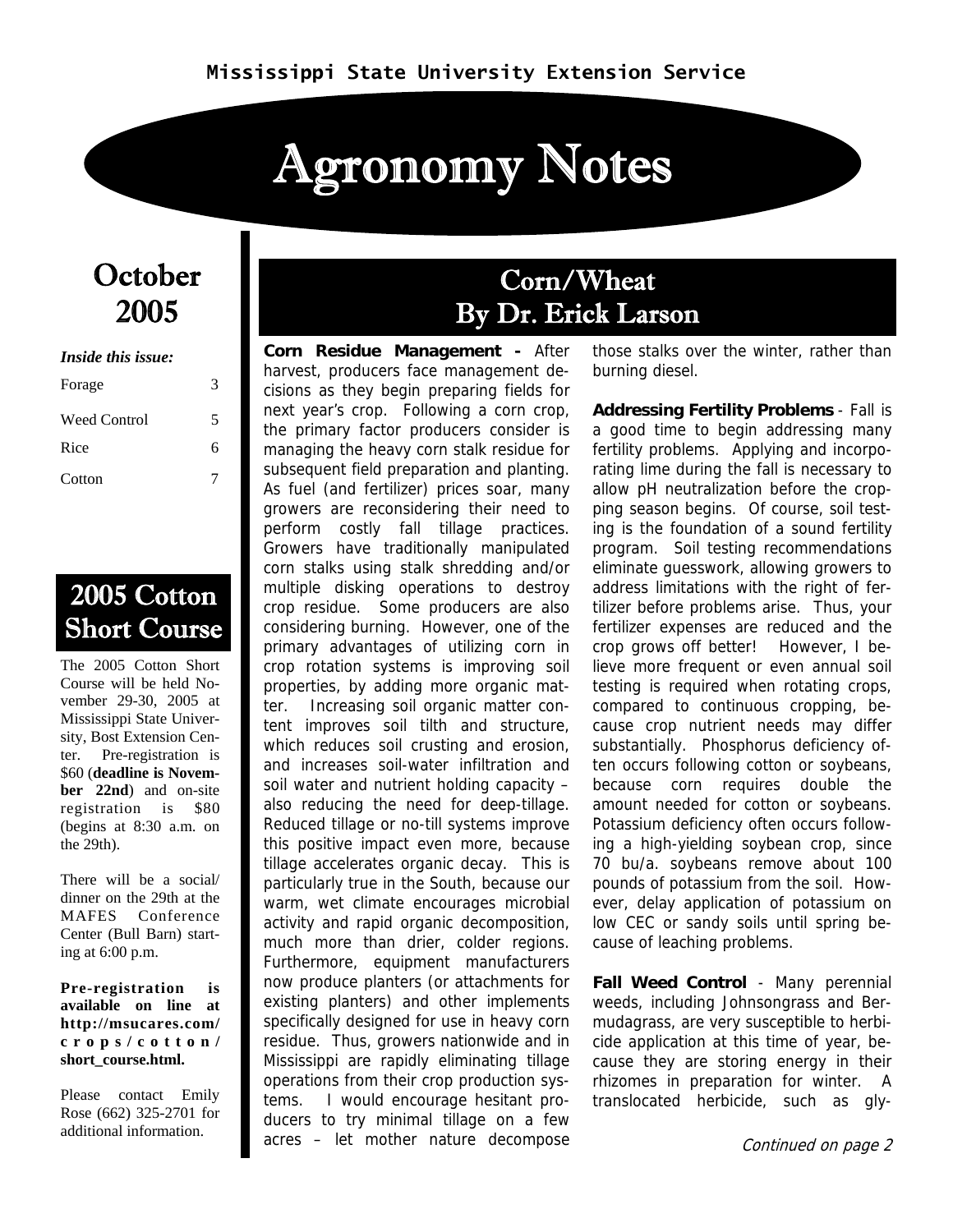#### Corn/Wheat, Continued from page 1

phosate, will be drawn into the rhizomes and have a higher likelihood of killing these reproductive organs. Apply herbicides when weeds are actively growing and at least two weeks before the normal first frost date. Tillage or stalk shredding should be avoided for several weeks prior to or after herbicide application.

#### **WHEAT**

**Wheat Short List -** A list of the wheat varieties which have had superior yields over the past several yields is now available on the MSUcares website (listed in Frequently Asked Questions as "What are some good wheat varieties?") or at your county extension office. Plant characteristics, maturity, straw strength, disease resistance and other helpful information are noted for each variety.

**Keys to High Yields -** Drainage and fertility are two extremely important factors governing wheat yields which should be addressed in the fall. Wheat is grown during the rainy season, potentially exposing it to saturated conditions at any time. Optimal water drainage is critical to Mississippi wheat production because extended waterlogging may reduce stands, hamper vegetative growth, encourage pathogen development and reduce nutrient availability. Thus, field selection and soil physical improvements capable of improving drainage, such as multiple surveyed water furrows and clean ditches, can enhance wheat yield tremendously. Soil tillage hardpans may also substantially limit yield potential by inhibiting internal drainage. Thus, disruption of soil hardpans with moderate to deep tillage equipment (chisel plow, subsoiler, paraplow, etc…) is encouraged, if needed. Wheat yield potential is extremely dependent upon nutrient availability because it is a very shallow rooted crop grown during the wet season, making it nearly impossible to mine nutrients from the soil profile. Thus, growers also need to supply enough phosphorus and potassium to meet crop uptake and apply lime to correct soil pH before planting, if needed, or yields will suffer tremendously. Diammonium phosphate (DAP 18-46-0) is an excellent fall fertilizer source, particularly for late-planted wheat, because it supplies both nitrogen and phosphorus, which will promote vigorous growth and advance maturity - essentially serving as a "starter fertilizer."

**Don't Plant Wheat Early –** Resist the urge to plant wheat early. Planting too early unnecessarily exposes wheat to potential development, fertility, weed and numerous pest problems which ultimately reduce yield

potential. Thus, growers accustomed to gaining developmental advantages from planting summer crops early, such as corn and soybeans, may run into severe problems by using the same strategy with winter wheat. The adverse effects from excessive fall growth include spring freeze damage, development of Barley yellow dwarf and other pest problems, more weed competition, poor nutrient use, and increased lodging.

**Optimum Planting Dates -** The suggested wheat planting dates (within 10-14 days of the average first frost date in the fall) should provide warm enough temperatures and long enough days for seedling emergence and tilling to begin before dormancy occurs. This normally corresponds to:

**North and Central Mississippi**: October 15- November 10

**Delta Region**: October 20-November 15 **South Mississippi**: November 1-November 25 **Coastal Region**: November 15 -December 10

**Seeding Rates -** Wheat growers should strive to establish 1.0 to 1.3 million plants per acre or 23 to 30 plants per square foot. Assuming 85% successful emergence planting with a grain drill, you will need a seeding rate of 1.2 to 1.5 million seeds per acre. Using the number of seeds per pound listed on the seed tag, you can then calculate how many pounds of seed per acre are needed. For example, 1.35 million seeds per acre divided by 13,500 seeds per pound is 100 pounds of seed per acre. This seeding rate is equivalent to 18 seeds per foot with a seven-inch drill spacing. Growers broadcasting and incorporating seed should use higher seeding rates  $(40-45 \text{ seeds/ft.}^2)$ , because emergence success will likely be modest (60- 70% of planted seed). Growers broadcasting small grain seed on the soil surface should generally utilize very high seeding rates  $(50-60 \text{ seeds/ft}^2)$ , because emergence and seedling survival is normally low (around 50% of planted seed).

**No-Till Production—**Growers can successfully establish and produce small grains in no-till systems, but need to closely manage factors capable of limiting planting performance and stand establishment, such as residual crop debris. The presence of substantial plant residue in no-till systems, may restrict drill penetration, seed placement, and furrow closure. Thus, growers should closely check drill performance in the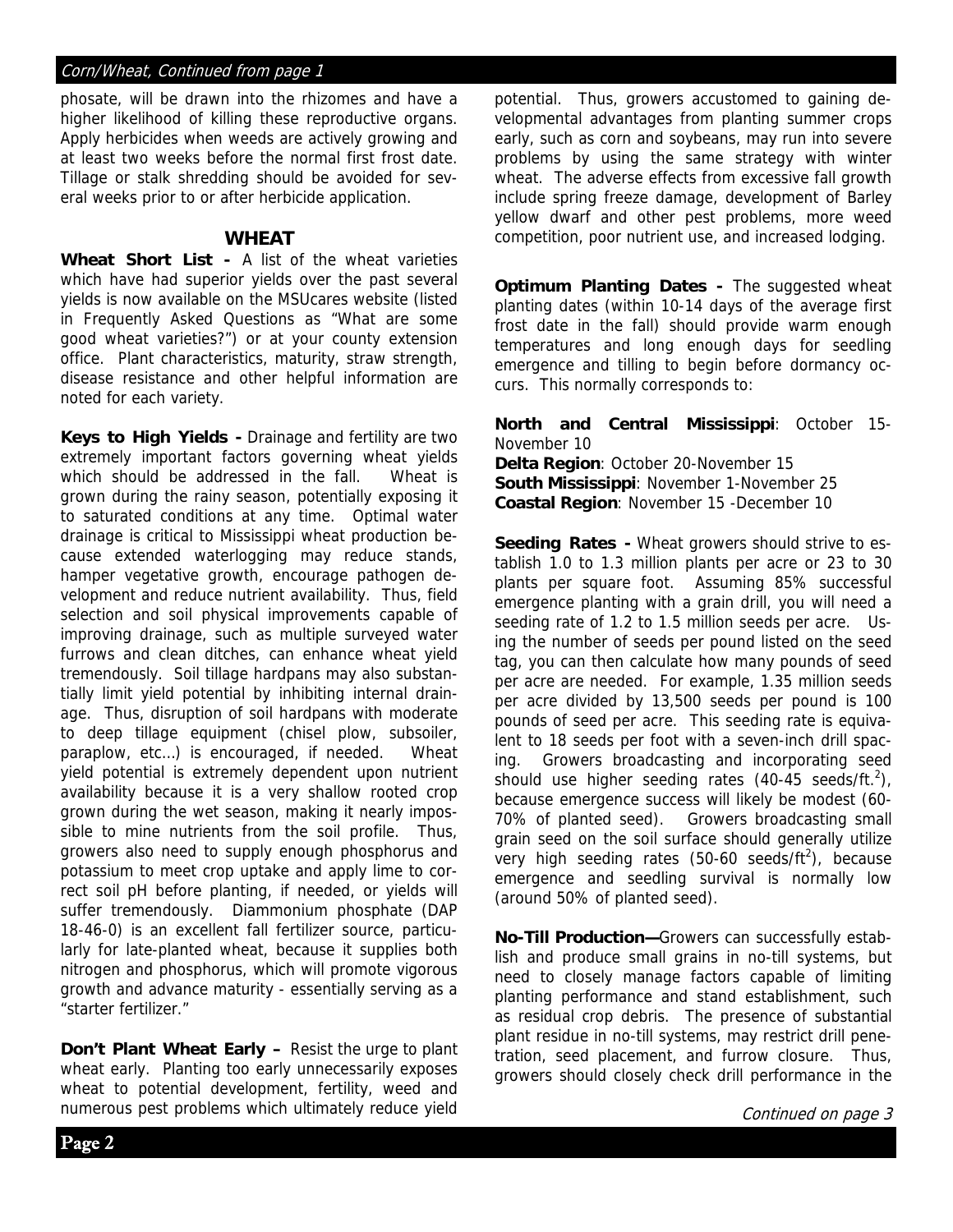#### Corn/Wheat, Continued from page 2

field, reduce drill ground speed, and increase seeding rate by 10-15%, compared to drill rates in conventionally prepared seedbeds, to compensate for difficult planting conditions. Large amounts of loose, tough stalk residue often accumulate in planter equipment framework, drastically restricting performance. Drill performance in standing stalks may be improved by drilling at an angle slightly different from the direction of the existing crop row. This redistributes the residue concentration zone continuously along the drill's frame, minimizing residue accumulation. Applying a burndown herbicide prior to planting will generally improve seeding establishment.

# Forage By Dr. Richard Watson

ł

**Clover vs Nitrogen Fertilizer?** - The rising price of nitrogen-based fertilizer is one of the greatest challenges to forage production in Mississippi. With the long-term outlook for gas prices staying high, it is likely that nitrogen (N) fertilizer will also continue to become more expensive. The Mississippi forage crop is almost exclusively a grass crop, with bermudagrass, bahiagrass, and tall fescue dominating the 3-4 million acres of pasture and hay land in the state. This is no surprise given the high yield, and persistence of these species in the Mississippi environment. Grasses, in general, are also more tolerant of poor fertility and high grazing pressure than non-grass forage crops (e.g. legumes). However, grasses still require all the plant nutrients essential for growth, including N. In fact many grass species are very responsive to N fertilizer and can have linear responses to N rates up to 400lb N/acre/year, where other nutrients and moisture are not limiting. However, knowing the importance of N to plant growth does not change the fact that it is becoming very expensive to apply to our forage crops. We can certainly improve the situation by using best management practices, such as applying small amounts often (between 30-50 units N/A at monthly intervals) rather than large single applications that can lead to wastage and poor use efficiency of the N. The other option is to look at other 'cheaper' alternatives to inorganic N fertilizers. These other options include N-rich byproducts from other animal industries (e.g. chicken litter), and utilizing leguminous forage crops such as clover to fix atmospheric N.

**Legumes as a Source of Nitrogen for Grass-Based Pastures. -** The major questions relating to the use of legumes as a nitrogen source for our pasture and hay crops are "What clover should I use?" and "How much nitrogen?" and "I going to get from it?". The answer to these questions is the same, and one that all scientists like to use- "It depends."

**Effects of Yield and Clover Content on N Fixation. -** From an N fixation standpoint, the species of clover you use is often secondary to the amount you have in the pasture, the general soil fertility levels, and the management of the clover. While there are species differences in the ability of different legumes to fix N, the level of N fixation is generally related to yield, which in turn is related to other growth-related factors (e.g. soil fertility, moisture, and grazing pressure/frequency). Therefore, the more clover you have in a pasture, and the more productive that clover is, the more N will be fixed. Where the soil pH and other nutrients are not limiting, pure crops of many clover species can fix between 200 and 400lbs N/acre/year. However, on average, most common annual and perennial clover species used for forage will fix between 50-200 lbs N/acre/year where the stand is at least 30% clover. Obviously there is quite a big difference between 50 and 200 lbs, which indicates that there are a number of factors at work here that will ultimately determine the N fixation rate. In general, if you have a high population of healthy clover plants it is likely that you are at the high end of the N-fixation range (i.e. 150-200 lb N/acre/year). The question then becomes, "How do I know if I have a good clover content?" In a grazed pasture, clover content should be somewhere between 30% and 50% of the total dry matter (DM) present (during the growth season of the clover), and should not be below 20% if you are to gain the full benefit of having clover present. Any more than 50% and the clover can cause nutritional disorders, such as bloat, and may, in fact, lower animal performance despite the associated increase in crude protein and digestibility. On the other hand, less than 20% clover is generally not enough to significantly improve animal performance and allow adequate N fixation.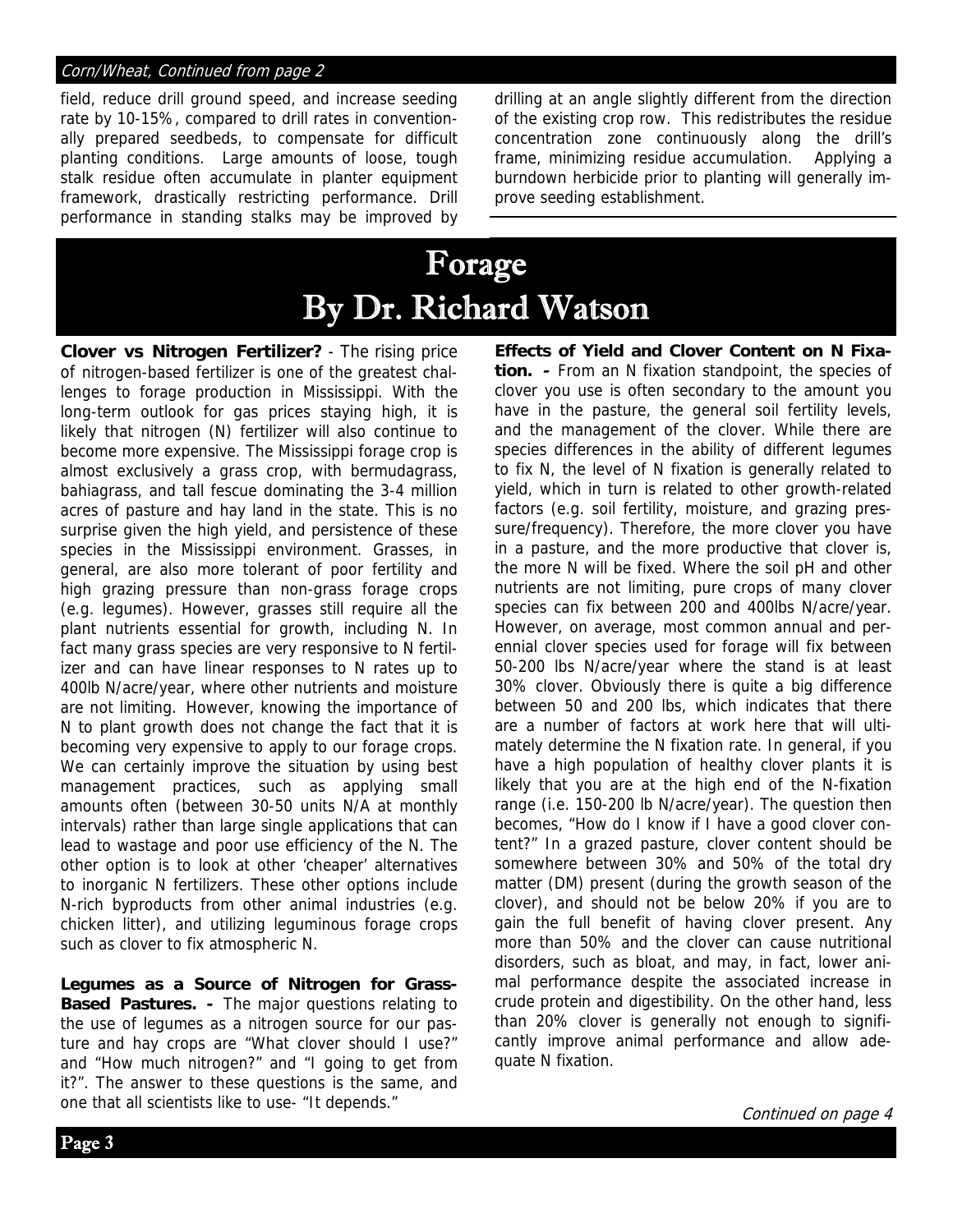#### Forage, Continued from page 3

So how do you know what your clover content is? The first step in assessing clover content is to look at the ground cover to estimate how much of it is occupied by clover, grass, weeds, and bare ground. The best time to do this assessment is during the spring when the clovers are actively growing but are yet to flower (Mid March- end of April). Randomly pick several sites in your pasture and visually estimate how much of the area is covered by clover. Once you know the approximate ground cover you can have a fair idea as to the clover content of your pasture or hay field. However, it is important to remember that ground cover is not necessarily the same as dry matter yield, i.e. a 50% ground cover may not mean that the clover is 50% of the dry matter produced in that pasture. Many clovers have a lower dry matter percent and total annual yield than grasses so you may need to adjust your yield estimates accordingly. High yielding annual clovers, such as Arrowleaf and Crimson, can often achieve spring yields comparable to well-fertilized cool season grasses (3000-5000 lb DM/acre from February through May) but may only produce 50-70% of the total annual yield. Perennials, such as red clover and Ladino white clover, may also have similar spring yields to coolseason grass but this productivity usually falls as the stand thins over subsequent years. Depending on management, red clover might need to be reseeded every 2-3 years and ladino white clover every 3-4 years if clover content is to be kept above 20% of the pasture. Small-leafed, stoloniferous, "Dutch" white clover, which regularly volunteers in many Mississippi pastures, will generally last much longer than this (indefinitely in many cases) but the annual yield of this clover is generally much lower than the Ladinos or other medium-leafed white clover varieties. This tradeoff between yield and persistence is common in many clover species. However, great progress has been made recently with the development of white clover varieties that have a high yield potential and improved persistence in grazed pastures. Dr. Joe Bouton released two of these white clovers, Durana and Patriot, from the University of Georgia Agricultural Experiment Station in 2002. These clovers have since shown to be excellent performers in the Southeast USA, including Mississippi. A red clover line, selected under the same breeding strategy, will be tested in Mississippi this coming year.

**Table 1. Value of N fixed by legume crops at different values of manufactured N fertilizer (ammonium nitrate).** 

|                                | Cost of Ammonium Nitrate (33.5-0-0) |             |             |                |                |  |
|--------------------------------|-------------------------------------|-------------|-------------|----------------|----------------|--|
|                                | \$225/t                             | \$250/t     | \$275/t     | \$300/t        | \$325/t        |  |
| N fixation<br>rate<br>(lb/A/y) | \$0.34/lb<br>N                      | \$0.37/lb N | \$0.41/lb N | \$0.45/lb<br>N | \$0.49/lb<br>N |  |
| 25                             | \$8.50                              | \$9.25      | \$10.25     | \$11.25        | \$12.25        |  |
| 50                             | \$17.00                             | \$18.50     | \$20.50     | \$22.50        | \$24.50        |  |
| 100                            | \$34.00                             | \$37.00     | \$41.00     | \$45.00        | \$49.00        |  |
| 150                            | \$51.00                             | \$55.50     | \$61.50     | \$67.50        | \$73.50        |  |
| 200                            | \$68.00                             | \$74.00     | \$82.00     | \$90.00        | \$98.00        |  |

**Effects of soil fertility on N fixation.** When considering the effects of soil fertility on N-fixation it is important to realize that it is not the clover per se that fixes the nitrogen, it is the *rhizobium* bacteria that live in nodules on the clover roots that perform this valuable task. The organic nitrogen fixed by the bacteria is then released, to be used by grasses and other companion species, when these nodules slough off the root. These bacteria are very sensitive to changes in soil pH, and as pH level falls from 6.5, which is optimum, the population and N-fixation capacity of the bacteria will fall accordingly. Therefore is important to get a soil test to determine the pH and the lime application rates (if any is required) to elevate your pH into the optimum range (i.e. 6 - 7.5).

While N fertilization may not be needed on pastures and hay fields containing significant amounts of clover, phosphorus (P) and potassium (K) are still very important fertilizer inputs. Phosphorus levels in plants are generally much lower than N and K levels (there is about 3-4 lbs of N for every lb of P) but the predominant soil types in Mississippi are often naturally low in P so may require several yearly applications to lift them into the moderate to high range (80-150 lbs of extractable P/acre) required for optimum clover growth. Plants require similar amounts of K and N so there needs to be between 250-300 lbs of extractible K/acre to support good clover production. Many Mississippi soils have moderate to high K levels so may not need any additional applications. Clover crops also require many other important micro and macro nutrients so it is important to get a soil test every 2-3 years on grazed pastures and every year on hay fields.

#### **Management of Clover Crops to Promote Nitrogen Fixation.**

**Seed inoculation.** As mentioned earlier, legume crops (e.g. clovers) require a certain type of bacteria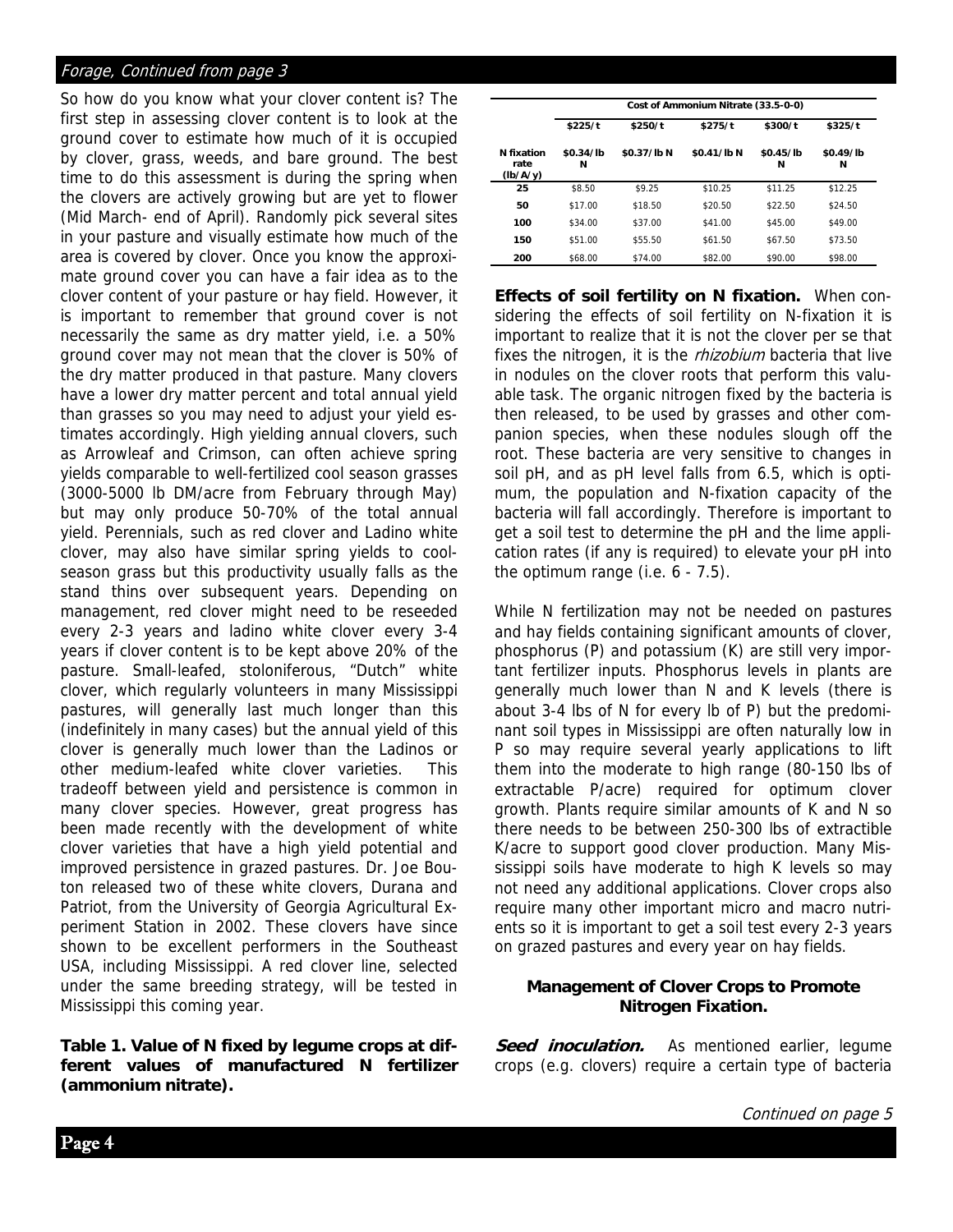#### Forage, Continued from page 4

to fix N for them. Therefore, seed must be inoculated with the bacteria prior to sowing. In some cases, where clover has been planted previously, there may be an existing 'natural' population of rhizobia bacteria already in the ground. However, rhizobium bacteria are generally specific to a certain species of legume so the natural populations may not be suitable for the type of clover you wish to plant. It is safer to inoculate your seed with the correct strain. Many clover varieties already come coated with the bacteria so require no additional treatment. This coating is usually in a clay base so it can add a significant amount of weight to the seed (often around 30%). Therefore, when seeding coated seed at the recommended rates, you may end up with 30% less actual seed being planted. In order to get the same seed population you can add an additional 30% seed weight per acre, however, is has been shown that there can be very little difference in establishment between coated and uncoated seed at the same seeding rate (lbs/acre). If you have pur-

chased 'raw' (uncoated) seed you can generally purchase the correct inoculant with the seed.

**Grazing management.** To get the best productivity, and N fixation, out of your clover crop, it is important not to overgraze the crop. Most legumes are generally not as tolerant of overgrazing as grasses. In addition, grazing animals may preferentially graze legumes giving the companion grasses a competitive advantage. Therefore, in an overgrazed pasture, legume establishment, persistence, and overall productivity may be negatively impacted. It is best to rotationally graze clover pastures so that the pregrazing height is no more than 8-10 inches and you are leaving at least 3-4 inches of post grazing residue.

For more information on legumes for pasture and hay crops, contact your local office of the Mississippi State University Extension Service.

# Weed Control By Dr. John Byrd

#### **Maverick Section 18 Granted, but Too Late.**

Some time back I wrote that a section 18 label had been requested for Maverick (sulfosulfuron) herbicide to use in bermudagrass and bahiagrass to control johnsongrass, yellow and purple nutsedge and other sedges. That request went to EPA the end of January. It took EPA until this week to grant the request. I guess I shouldn't complain; after all, last year EPA neither granted nor denied the request. EPA also concluded, in their infinite wisdom, the occurrence of purple and yellow nutsedge and other sedges in pastures is not an emergency. Therefore, Maverick can only be used to treat johnsongrass. How can someone sitting behind a desk in Washington determine sedges are not an emergency problem in forage systems in Mississippi? They obviously didn't receive the phone calls and emails I received most of May and June. I've had far more calls about sedge control in pastures and hayfields than about johnsongrass control.

Fortunately, the section 18 does not expire until October 2006, which basically means, EPA has granted Mississippi forage producers permission to use Maverick in the 2006 growing season. The use rate of Maverick is 1.33 oz product per acre with 0.25% (by volume) nonionic surfactant. Two applications per year can be made at least 40 days apart, as long as the total rate used per acre per growing season does not exceed 2.66 oz per acre. Treated fields may not be grazed or harvested for hay within 14 days after an application. Maverick cannot be applied by air and treated sites can only be planted in wheat if a rotational crop is desired. Lastly, no more than 10,000 acres can be treated with Maverick.

Sulfosulfuron has been used for some time on highway rights of way for johnsongrass control. It is probably the most effective herbicide against johnonsgrass currently on the market. In research plots, three seasons of johnsongrass control have been observed from a single Maverick treatment. Unfortunately, there is no activity on other grasses or broadleaf weeds, except the sedges. Maverick has activity on a variety of sedge species. Forage producers with a johnsongrass problem will be excited about this new herbicide.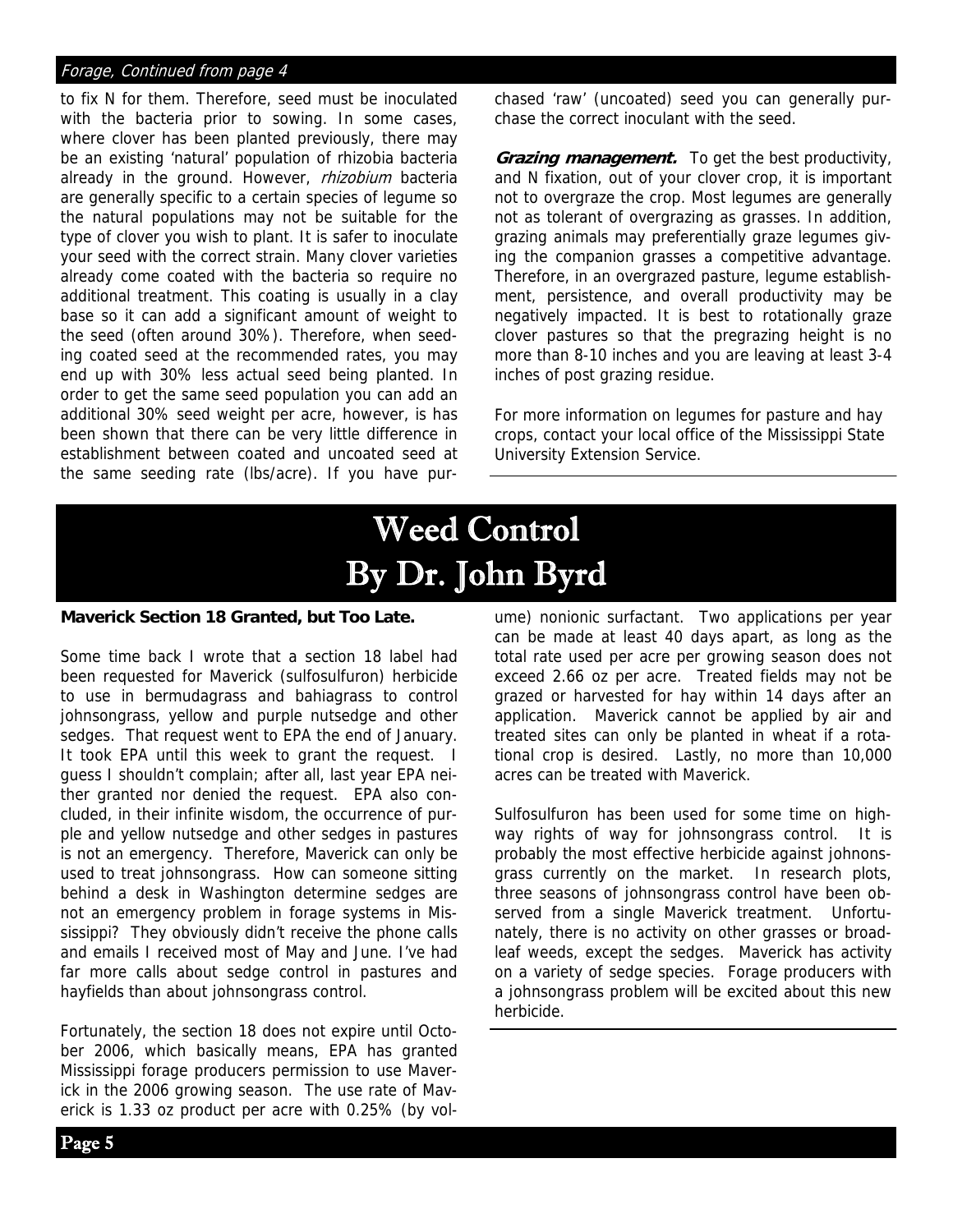## Rice By Dr. Nathan Buehring

This has been a memorable season that still seems to be never ending. Needless to say, another hurricane has come and left a lot more rice down. As of September 24, we had harvested about 65% of the rice crop. Most of the acres that are left to harvest are in the northern portion of Delta. Of the remaining 35% left to harvest, approximately 75% of it is lodged over. Combines were beginning to get back in the field the Wednesday following Hurricane Rita, even though the conditions were less than ideal.

With all of the down rice, we have put out a lot of Sodium Chlorate this year. This has helped dry down the rice, but it has hurt the milling yields for some producers. Since we will be applying more Sodium Chlorate due to having more down rice, I want to stress **"DO NOT GET AHEAD OF YOUR COMBINE CAPAC-ITY"**. I have had many calls on very low milling yields as a result of not getting the rice harvested within 7 days after the Sodium Chlorate application. Ideally, I would like see the rice harvested within 5 days, but the absolute latest would be 7 days. If it looks like the weather may hold you up on harvesting, do not spray any more acres. I would rather error on the side of not spraying enough than too much.

With down rice, do not expect Sodium Chlorate to dry down all of the straw material. It will only dry down straw that it comes in contact with. Even though you are only drying a portion of straw, it will increase the combining efficiency to a certain extent. If you are going to use Sodium Chlorate, I would apply 4 to 5 lb/A using 10 GPA to get the best coverage as possible.

According to the latest USDA Ag Report, Mississippi will harvest 263,000 acres of rice, which is up 20,000 acres from the August  $15<sup>th</sup>$  report. The latest yield projection for Mississippi is 6500 lbs/A (144 bu/A), which is approximately the 5-year average. Yields this year have been less than spectacular, especially with high input cost. While talking to producers over the past couple of weeks, the most popular statement I heard was that "the yields are good, but not great".

Yield reports have ranged anywhere from 130 to 180 bu/A. The hurricanes have probably cost us about 5 to 10 bu/A. But I think the hot weather at the end of July and first of August hurt us more than anything because I have seen too many blank kernels.

The weather for this growing season was not exceptional by any means for growing rice. At Stoneville, there were 27 days that temperatures were  $> 95EF$ . When comparing to last year, there were only 8 days which were above > 95EF. The average high from May 1 to September 1 was 89.8EF (2.4 degrees higher than last year) and the average low during this time was 69.1EF (0.5 higher than last year). The cool and dry weather observed at the end of April was not a big help either.

I pulled up to a producer's field the other day while they were harvesting and thought maybe they had the combine set wrong because I saw a bunch of kernels on the ground. After I got out of the truck and looked, it was nothing but blank kernels.

We are currently still trying to finish harvesting our RITE program fields. Yields so far have also been less than stellar, ranging from 140 to 160 bu/A. Of the five fields I had this year, only two of them have been cut standing up.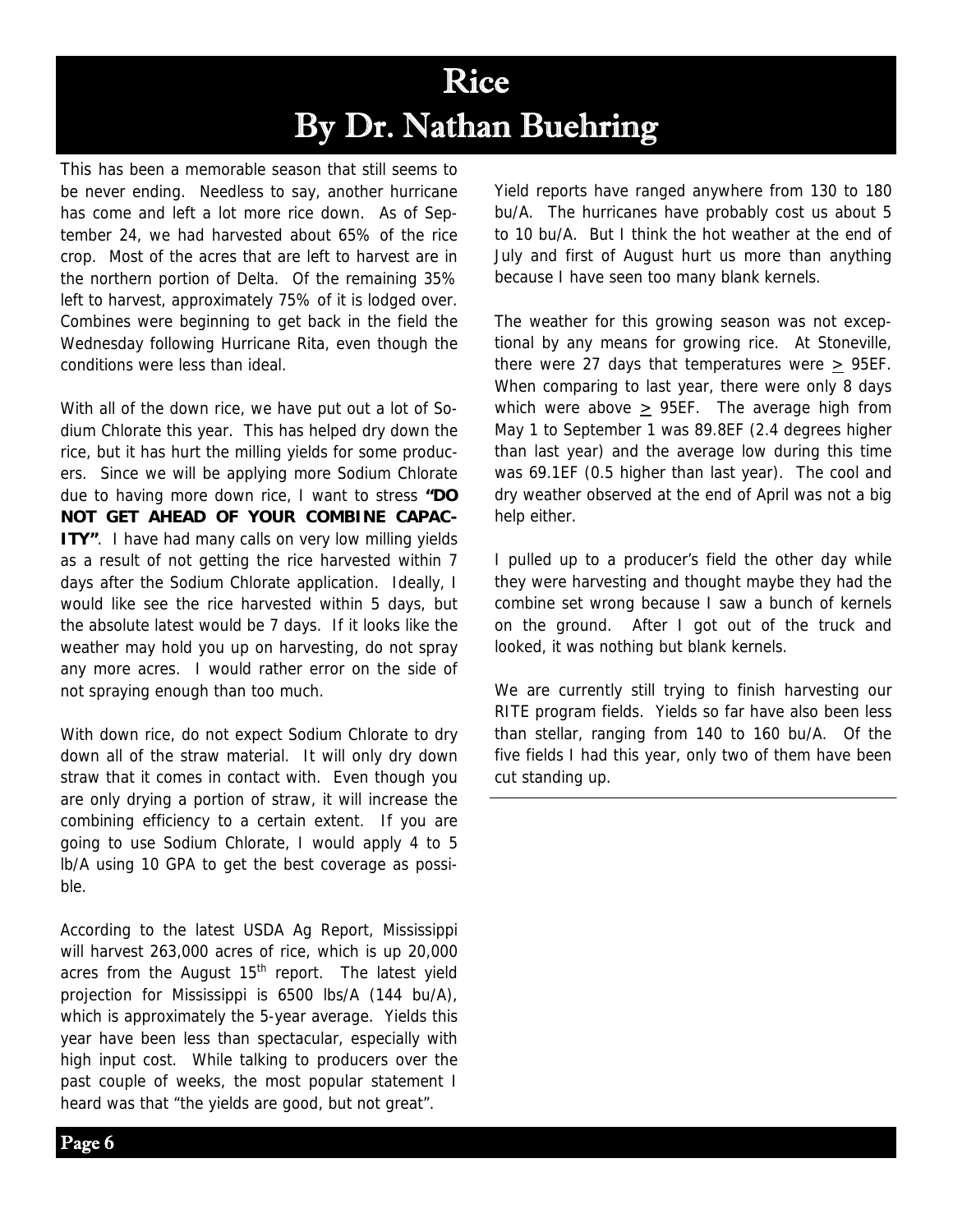## Cotton Dr. Tom Barber

This has been a very busy fall for cotton producers. The effects of Katrina and Rita have slowed harvest of all crops and in many ways complicated cotton harvest. Hurricane Katrina arrived at a time when many producers in Mississippi had not defoliated so they were spared extensive losses. However, in the South Delta where the cotton was further along in maturity, losses from 20 to 50% were sustained in many producers' fields. Katrina, of course, caused losses from blowing cotton off of the stalk; however, some losses were incurred from boll rot and hard lock where plants were lodged from heavy winds and bolls were in direct contact with the ground for extended periods of time in both the hills and the delta. Rita hit when about 70-80% of the delta crop was defoliated. The feeder bands or water bands from the hurricane caused tremendous cotton losses 35 to 50% in the counties along the Mississippi River particularly Coahoma, Bolivar, and Washington. It seems the cotton damage caused by Rita decreased the further east you move from the Mississippi River. However, there were scattered reports of tornadoes from the storm that caused damage to modules and gins where they touched down. Overall losses from both storms could total 40 to 60% (if not more) in select areas, especially when we determine and figure the module damage and loss. It goes without saying that yields will be a little off from our two record breaking years in a row. Every year is different and barring another tragedy we could still come out of this season with an average yield.

Even though the season is not over yet, it is already time to begin planning for next year. Variety selection is the most important decision you can make for next season. This was the first year that the newer varieties we plant in Mississippi, including the fuller season varieties, were subjected to hot, dry weather. The last two record breaking seasons provided excellent growing conditions for Mississippi cotton. Therefore, it is important to look at these varieties and how they performed over the wide range of growing conditions that we have experienced in the last few years. If we can identify a variety, or varieties, that have proven their performance over this wide range of environmental conditions, then we can reduce our risk by planting these proven performers over the majority of our acreage next season. Do not rely on one year data from variety trials; every year is different and by looking at a three year average you can get a fairly good handle on the stability of a variety. Remember to spread your risk by not planting one variety over the majority of your acres. Plant varieties that differ in maturity in order to cover risks involved with natural disasters and other problems that Mother Nature may spring on us. In other words don't put all your eggs in one basket. Flex cotton will be available for commercial production next season. Roundup Ready Flex cotton allows the flexibility to apply glyphosate over the top of the cotton from emergence to 60% open, eliminating the 5 leaf window. It will only be available in Flex, Flex/ BollGard II and Flex/Widestrike. There will not be a regular BollGard option with flex; if you want the worm protection you will have to plant BollGard II or WideStrike cotton. I will remind you that we will only have one year of data on these Flex and Flex/BollGard II varieties. Therefore, we do not have much information on how they will perform under a wide array of environmental conditions. It would not be a bad idea to try a couple of these on your farm, in limited acreage only.

With the costs of production increasing, there may be several management practices you can change to reduce some costs. Consider or re-visit a skip-row pattern which can decrease the per-land acre cost of production. Continue to reduce tillage practices, especially with fuel prices increasing. Try to implement a production practice consisting of less trips across the field, including one where you can combine pesticide, herbicide, and growth regulator applications. These three points are mentioned for your consideration; get as much information as possible. 

This issue of Agronomy Notes was edited by Emily Dabney.